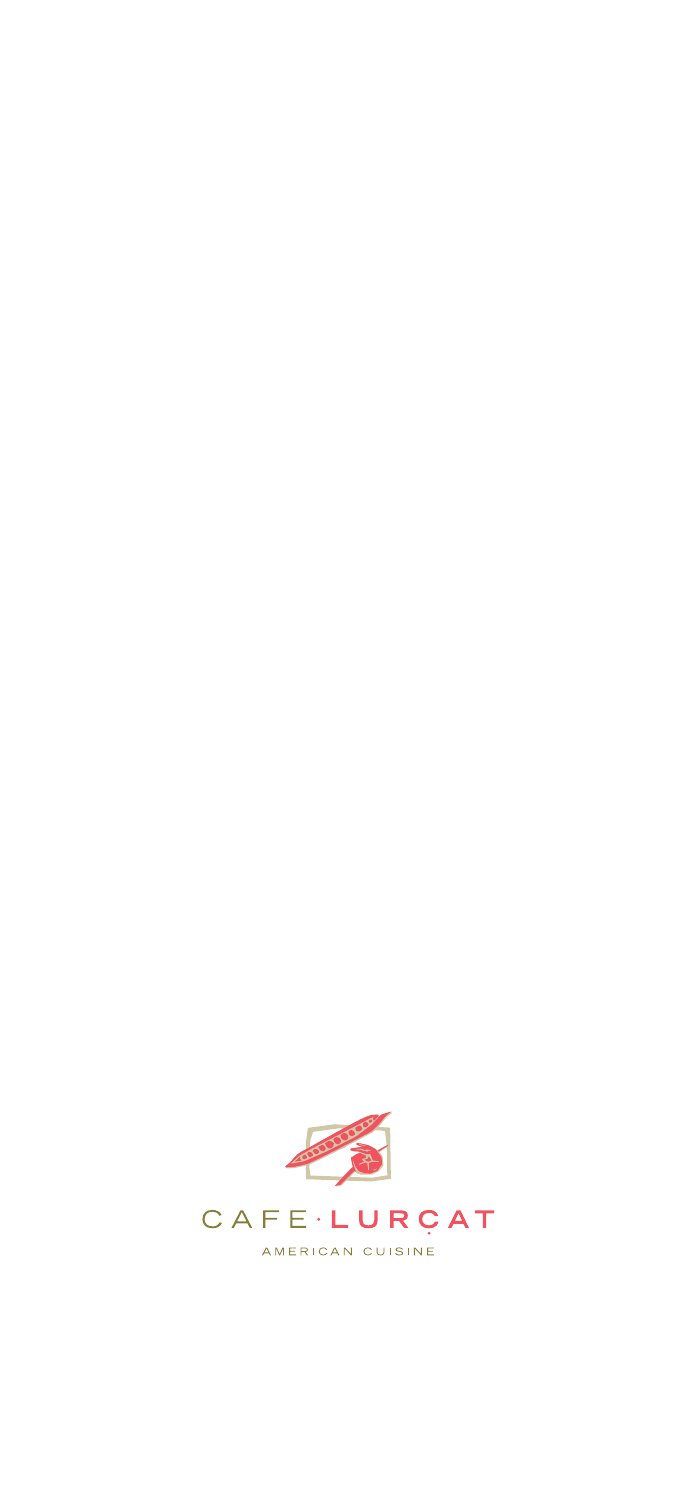### LURCAT COCKTAILS 14

Agua Fresca Fuego Wheatley Vodka, Tamarind, Grapefruit, Seltzer Soothing Spiked Tea Wheatley Vodka, Marigold Tisane, Lemon, Honey Petit Jolie L'Orange Lurcat Gin Blend, Dolin Dry, Italicus Bergamotto, Lemon Lavender Empress Empress 1908 & Gordon's Gin, Crème de Violette, Lavender, Lemon, Sparkling Wine Bird of Paradise Yaguara Cachaça, Campari, Pineapple, Lime, Demerara, Orange Smoke 'Em if You Got 'Em Mezcal, Sfumato, Dolin Blanc, Grapefruit,

Agave, Orange Bitters

Shades of Jalisco Blanco Tequila, Aperol, Tamarind, Lime

My Father's Father Four Roses Bourbon, Peach Bitter Blend, Sweet Tea, Lemon West Coast Piper\* Rittenhouse Rye, Lemon, Apricot, Black Pepper, Egg White Picked for You Capel Pisco, Salers Gentian, Roasted Tomato, Lime, Mezcal Spritz The Passion of the Spice Aperol, Passion Fruit, Lemon, Spiced Rim

### LOW PROOF & ZERO PROOF 5

Bitter Ginger Orange, Ginger Beer, Angostura Grapefruit Raindrop Grapefruit, Lime, Pink Peppercorn Cock n' Bull Ginger Beer

### DRAFT<sub>7</sub>

Indeed Brewing Company, Pistachio Cream Ale Bent Paddle Brewing, Bent Hop Golden IPA Bauhaus Brew Labs, Wonderstuff Pilsner -Please inquire about our rotating draft selections

#### BOTTLES & CANS

### Domestic & Craft

| Bauhaus Brew Labs, Helles Lager, 'Nah' N/A |    |
|--------------------------------------------|----|
| Bend Paddle Brewing, ESB Amber Ale         |    |
| Coors Light                                | h. |
| Surly Furious IPA                          |    |
| Central Waters Mudpuppy Porter             |    |
| Wild State Cider, Classic Dry              |    |
| Wild State Cider, Raspberry-Hibiscus       |    |

#### Import

| Stella Artois |  |
|---------------|--|
|               |  |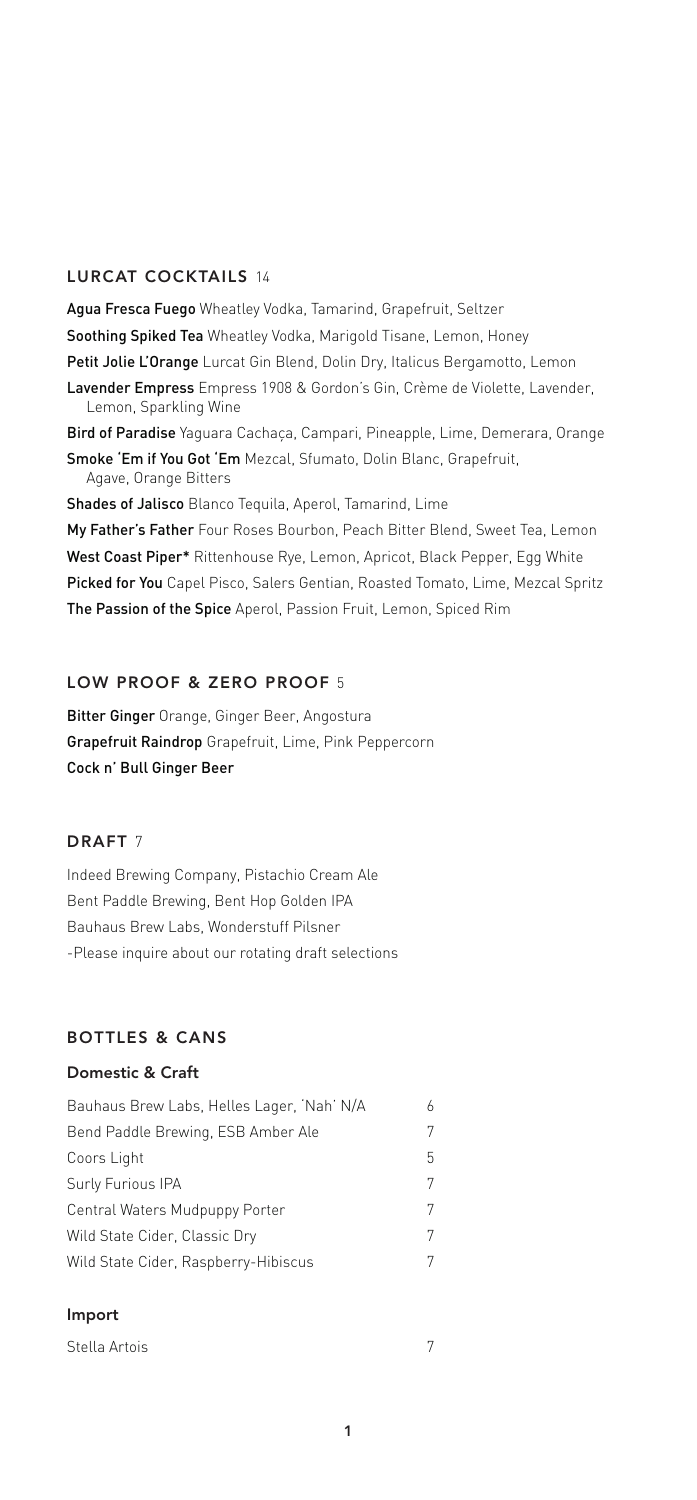# WINES BY THE GLASS

| <b>Sparkling</b><br>Crémant di Limoux, Medivol, Languedoc-Roussillon, France NV                                             | 6oz<br>14 | 9oz<br>20 |
|-----------------------------------------------------------------------------------------------------------------------------|-----------|-----------|
| Prosecco Rosé, Bisol, 'Jeio,' Veneto, Italy 2020                                                                            | 13        | 19        |
| White                                                                                                                       |           |           |
| Sauvignon Blanc, Stoneleigh, Marlborough, New Zealand 2021                                                                  | 12        | 18        |
| Grüner Veltiner, Weingut Stadt Krems, Kremstal, Austria 2020                                                                | 13        | 19        |
| Vouvray Demi-Sec (Chenin Blanc), Domaine le Capitaine,<br>'Cuvée Adrien,' Loire Valley, France 2020                         | 14        | 20        |
| Arneis, Elvio Tintero, Langhe, Piedmont, Italy 2021                                                                         | 12        | 18        |
| Viré-Clessé (Chardonnay), Domaine des Terres de Chatenay,<br>Burgundy, France 2020                                          | 15        | 22        |
| Chardonnay, Seghesio Family Vineyards,<br>Sonoma County/Napa County, California 2020                                        | 14        | 20        |
| Rosé                                                                                                                        |           |           |
| Grenache/Cinsault, Domaine Gayda, 'Flying Solo,'<br>Languedoc-Roussillon, France 2020                                       | 13        | 19        |
| Pinot Noir, Diora, 'La Belle Fête,' Monterey, California 2020                                                               | 12        | 18        |
| <b>Red</b>                                                                                                                  |           |           |
| Gamay, Le Coeur de la Reine, Touraine, Loire Valley, France 2020                                                            | 13        | 19        |
| Pinot Noir, Eden Rift Vineyards, 'Valliant Estate,' Central Coast,<br>California 2018                                       | 16        | 23        |
| Garnacha, Bodegas Parra Jiménez, 'Gulp/Hablo,'<br>Castilla-La Mancha, Spain 2020                                            | 12        | 18        |
| Montepulciano d'Abruzzo, La Quercia, Abruzzo, Italy 2020                                                                    | 12        | 18        |
| Côtes-du-Rhône, Kermit Lynch, Rhône Valley, France 2019                                                                     | 13        | 19        |
| Cabernet Sauvignon, Old Soul Vineyards by Oak Ridge Winery,<br>Lodi, California 2019                                        | 12        | 18        |
| Cabernet Sauvignon, Trig Point by Goldschmidt, 'Diamond Dust Vineyard,'<br>Alexander Valley, Sonoma County, California 2020 | 18        | 25        |
| Malbec Reserve, Tinto Negro, Uco Valley, Mendoza, Argentina 2020                                                            | 12        | 18        |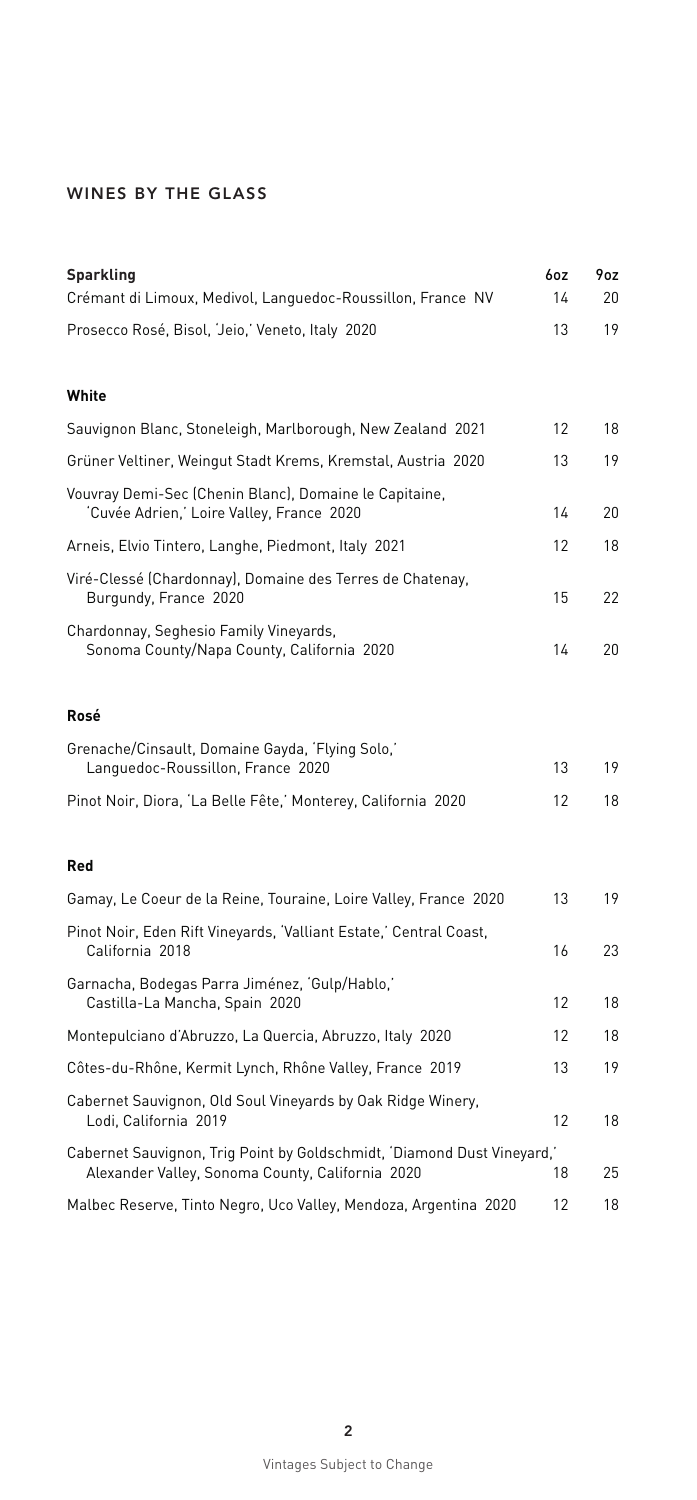#### **SPARKLING**

#### **FRANCE**

| 2130         | Champagne Blanc des Blancs, Leherte-Frères, 'Brut Nature,'                    |     |
|--------------|-------------------------------------------------------------------------------|-----|
|              | Chavot NV                                                                     | 125 |
| 2170         | Champagne Brut, Guy Larmandier Premier Cru, Vertus NV                         | 145 |
| 2200         | Champagne Brut, Krug Grande Cuvée, '164th Edition,' Reims MV                  | 465 |
| 2140         | Champagne Brut, Leherte-Frères, 'Ultradition,' Chavot NV                      | 130 |
| 2235         | Champagne Brut, Paul Bara Grand Cru Réserve, Bouzy NV                         | 165 |
| 30050        | Champagne Brut, Veuve Clicquot, Reims NV 375ml                                | 70  |
| 2240         | Champagne Brut Rosé, Veuve Clicquot, 'La Grande Dame,'                        |     |
|              | <b>Reims 2006</b>                                                             | 600 |
| 2015         | Crémant de Limoux, Gérard Bertrand, 'An 825,' Languedoc 2019                  | 65  |
| 2030         | Crémant de Limoux, Medivol, Languedoc-Roussillon NV                           | 54  |
| 2020         | Crémant de Bourgogne, Veuve Ambal, 'Brut Prestige,'<br>Burgundy NV            | 75  |
| 2150         | Crémant de Bourgogne Rosé, Henri Champliau, Burgundy NV                       | 60  |
| <b>Italy</b> |                                                                               |     |
| 2040         | Barbera Rosato Brut, Pico Maccario, Piedmont NV                               | 59  |
| 2025         | Lambrusco di Sorbara, Gianfranco Paltrinieri, 'Piria,'<br>Emilia-Romagna 2019 | 45  |
| 2120         | Franciacorta, Ferghettina, Lombardy NV                                        | 92  |
|              |                                                                               |     |

 Prosecco, Belstar by Bisol, Veneto NV 46 Prosecco Rosé, Bisol, 'Jeio,' Veneto 2020 50 Prosecco Rosé, Tiamo, Veneto 2020 45

#### **New World**

| 2125  | Brut Cuvée, Duckhorn Wine Company, Decoy, California NV   | 65   |
|-------|-----------------------------------------------------------|------|
| 2135  | Rosé, Pixelated by Argot Wines, California NV             | 140. |
| 2070. | Rosé Sec, Traveri Cellars, Columbia Valley, Washington NV | 65   |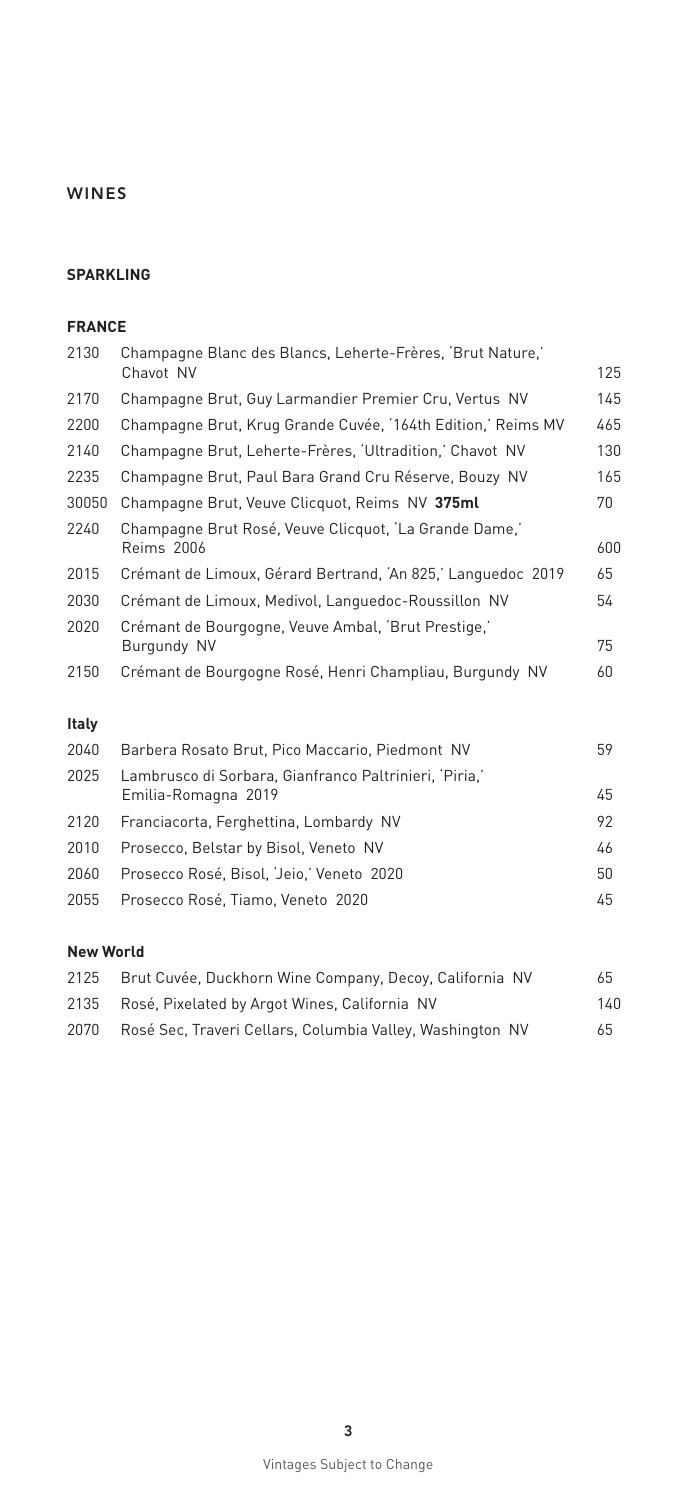# **ROSÉ**

| <b>France</b>    |                                                                                                       |    |
|------------------|-------------------------------------------------------------------------------------------------------|----|
| 4710             | Chêne Bleu, Ventoux, Rhône Valley 2020                                                                | 90 |
| 4615             | Domaine Gayda, 'Flying Solo,' Languedoc-Roussillon 2020                                               | 50 |
| <b>Italy</b>     |                                                                                                       |    |
| 4735             | Castello di Ama, 'Purple Rose,' Tuscany 2020                                                          | 54 |
| <b>Spain</b>     |                                                                                                       |    |
| 4605             | Castillo de Jumilla Rosado, Jumilla 2020                                                              | 42 |
| <b>New World</b> |                                                                                                       |    |
| 4600             | Angels & Cowboys, Sonoma County, California 2020/21                                                   | 45 |
| 4630             | Domaine Serene, 'R' Rosé,' Oregon VI                                                                  | 80 |
| 4705             | County Line by Radio-Coteau, 'Elke Home Ranch,'<br>Anderson Valley, Mendocino County, California 2018 | 60 |
| 4730             | Diora, 'La Belle Fête,' Monterey, California 2020                                                     | 46 |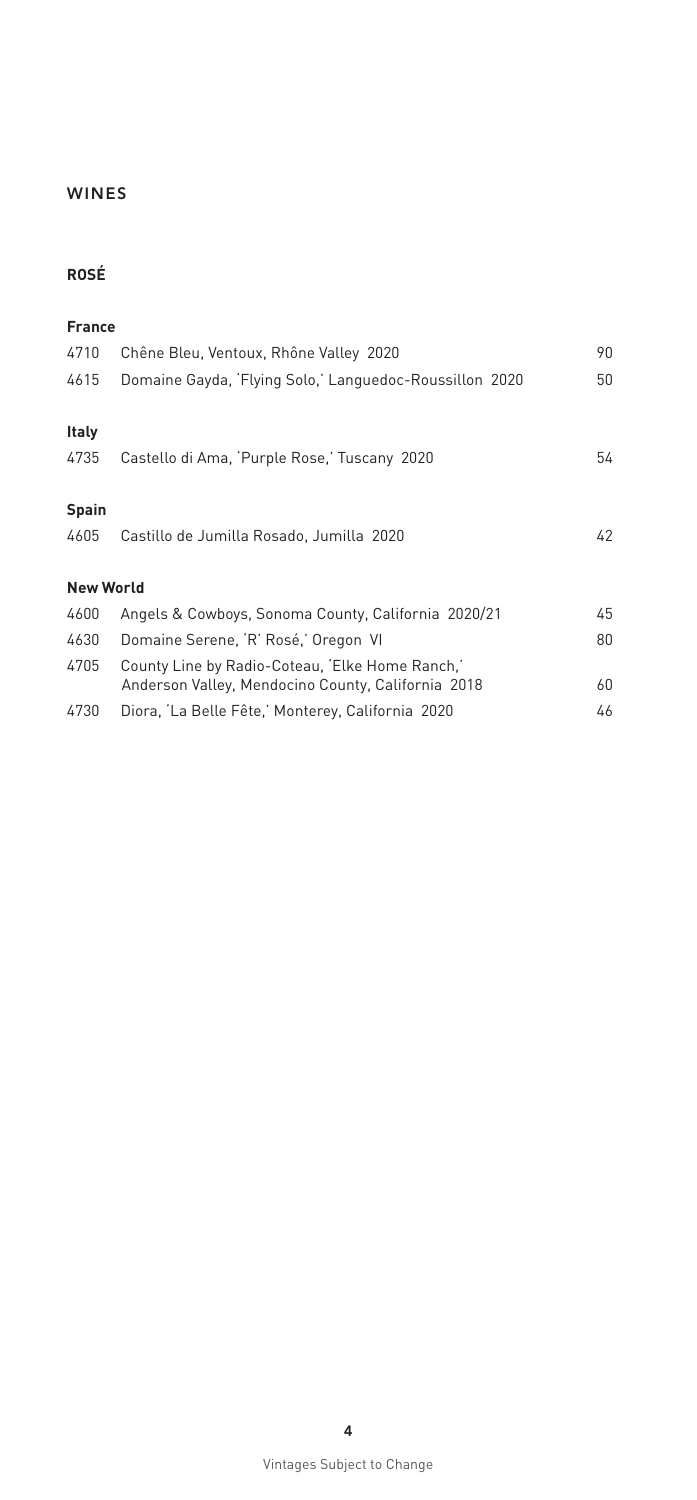#### **OLD WORLD WHITES**

#### **France**

#### **Burgundy**

| 4125            | Chablis, Domaine Louis Moreau 2019                                          | 66  |
|-----------------|-----------------------------------------------------------------------------|-----|
| 4175            | Chablis Grand Cru, Domaine Louis Moreau, 'Les Clos' 2018                    | 175 |
| 4050            | Chablis Grand Cru, William Fèvre, 'Bougros' 2008                            | 165 |
| 4565            | Chablis Premier Cru, Daniel-Etienne Defaix, 'Vaillon' 2007                  | 150 |
| 4480            | Corton-Charlamagne Grand Cru, Bouchard Père et Fils 2007                    | 300 |
| 4430            | Corton-Charlamagne Grand Cru, Bouchard Père et Fils 2006                    | 375 |
| 4485            | Meursault Perrières, Domaine Bouchard Père et Fils 2008                     | 180 |
| 4460            | Meursault Perrières, Domaine Bouchard Père et Fils 2007                     | 185 |
| 4160            | Montagny Premier Cru, Château de la Crée,<br>'Le Tourelles de la Crée' 2017 | 75  |
| 4110            | Saint Véran, Joseph Drouhin 2018                                            | 50  |
| 4145            | Viré-Clessé, Domaine des Terres de Chatenay,<br>'Terroir de Quintaine' 2020 | 58  |
| 4215            | Viré-Clessé, Domaine de Roally 2012                                         | 69  |
| Loire           |                                                                             |     |
| 3125            | Chenin Blanc, Les Athlètes du Vin 2020                                      | 56  |
| 2550            | Pouilly-Fumé, Francis Blanchet, Vieilles Vignes 2020                        | 65  |
| 2525            | Sancerre, Gérard Boulay, Chavignol 2020                                     | 80  |
| 3140            | Saumur Blanc, Domaine Le Petit Saint Vincent,<br>'Les Perruchets' 2018      | 95  |
| 3155            | Vouvray Demi-Sec, Domaine le Capitaine, 'Cuvée Adrien' 2020                 | 54  |
| <b>Bordeaux</b> |                                                                             |     |
| 2670            | Bordeaux Blanc, Château Ducasse 2020                                        | 48  |
|                 | <b>Rhône Valley</b>                                                         |     |
| 3535            | Châteauneuf-du-Pape Blanc, Château de Beaucastel 2015                       | 195 |
| 3510            | Côtes-du-Rhône Blanc, Coudoulet de Beaucastel 2011                          | 125 |
| 30305           | Côtes-du-Rhône Blanc, E. Guigal 2012 375ml                                  | 32  |

Crozes-Hermitage Blanc, E. Guigal 2016 68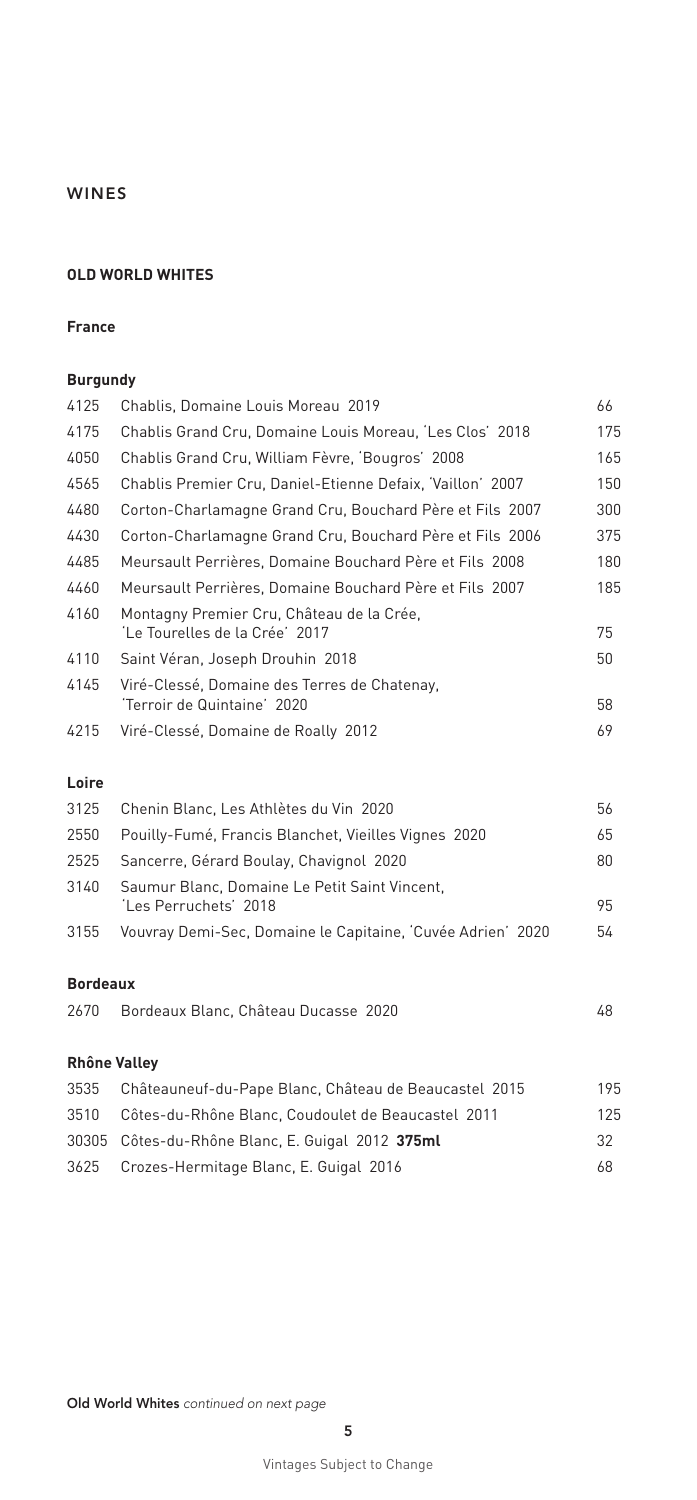#### Old World Whites *continued*

# **Northern and Central Italy** Arneis, Elvio Tintero, Langhe, Piedmont 2021 46 Cortese di Gavi, Pio Cesare, Piedmont 2018 42 Pinot Grigio, Le Monde, Friuli 2020 45 Pinot Grigio, Livio Felluga, Colli Orientali del Friuli 2015 76 Pinot Grigio Ramato, Le Vigne di Zamó, Colli Orientali del Friuli 2018 62 Ribolla Gialla, Le Vigne di Zamó, Colli Orientali del Friuli 2017 50 Soave Classico, Gini, Veneto 2016 46 Soave Classico, Pieropan, Veneto 2019 52 Verdicchio dei Castelli di Jesi Classico Superiore, Bucci, Le Marche 2018/20 60 Vermentino Blend, Gaja, Ca'Marcanda, 'Vistamare,' Tuscany 2018 125 **Southern Italy and Island Wines** Falanghina, Alois Caulino, Campania, Italy 2017 52 Malvasía Volcánica Seco, Bodegas Los Bermejo, Lanzarote, Canary Islands, Spain 2021 65 **Other European Notables** Albariño, Paco & Lola, Rías Baixas, Spain 2020 55 Grüner Veltliner, Weingut Stadt Krems, Kremstal, Austria 2020 50 Pinot Blanc, Famile Friedrich Becker, Pfalz, Germany 2019 65 Riesling, Leitz, 'Dragonstone,' Rheingau, Germany 2018 50 Vinho Verde, Aveleda, 'Fonte,' Portugal 2019 38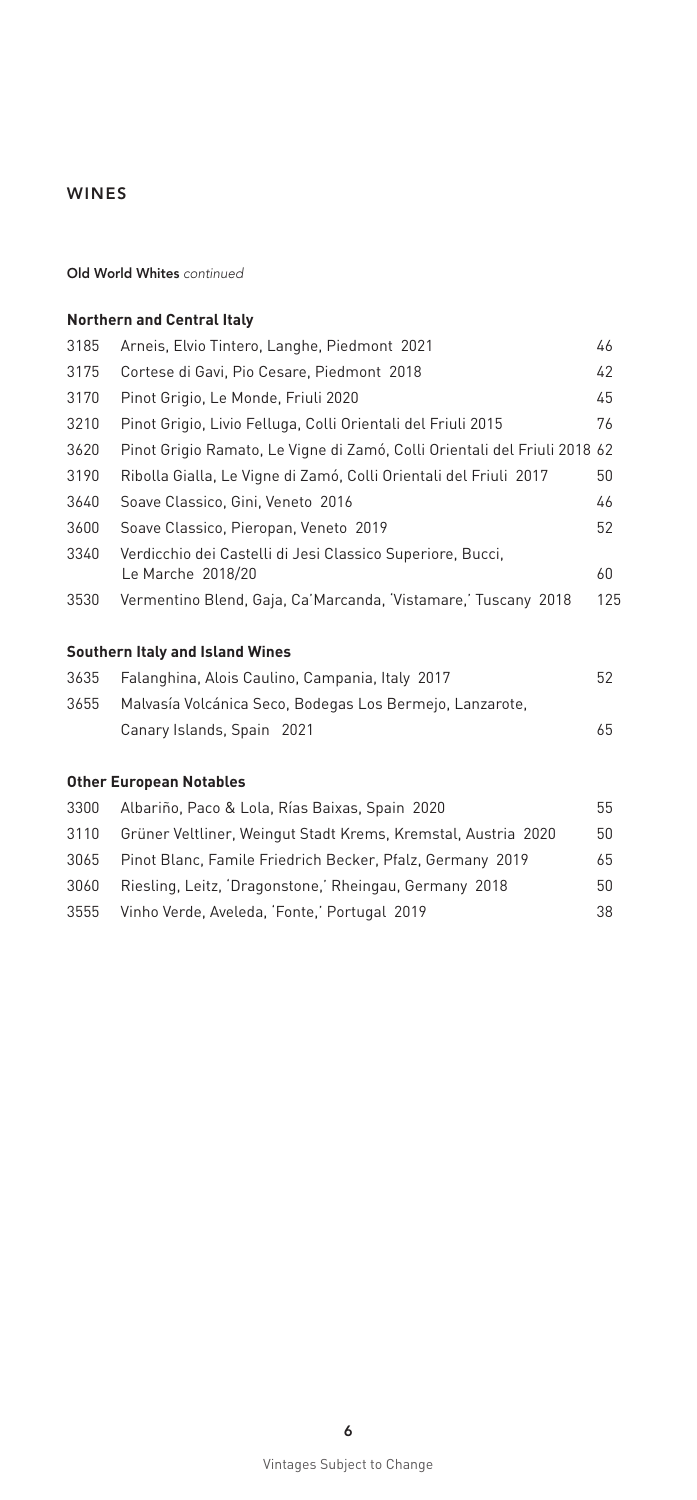#### **NEW WORLD WHITES**

#### **Chardonnay**

| Barnett Vineyards, 'Sangiacomo Vineyard,' Carneros,<br>Napa Valley, California 2017                  | 78  |
|------------------------------------------------------------------------------------------------------|-----|
| Bien Nacido Estate, Santa Maria Valley,<br>Santa Barbara County, California 2018                     | 89  |
| Cakebread Cellars, Napa Valley, California 2016 375ml                                                | 55  |
| Charles Krug, Napa Valley, California 2018                                                           | 70  |
| Chateau Montelena, Napa Valley, California 2016                                                      | 105 |
| Crossbarn Winery by Paul Hobbs, Sonoma Coast,<br>Sonoma County, California 2019                      | 62  |
| Hyde de Villaine, 'Hyde Vineyard,' Carneros,<br>Napa Valley, California 2019                         | 165 |
| Jayson by Pahlmeyer Vineyards, Napa Valley, California 2015                                          | 135 |
| Ramey Wine Cellars, 'Woolsey Road Vineyard,' Russian River Valley,<br>Sonoma County, California 2017 | 115 |
| Scribe, Skin-Fermented, Carneros, Napa Valley,<br>California 2015 500ml                              | 72  |
| Shafer Vineyards, 'Red Shoulder Ranch,' Carneros,<br>Napa Valley, California 2018                    | 125 |
| Seghesio Family Vineyards, Sonoma County/Napa County,<br>California 2020                             | 54  |
| Sonoma-Cutrer, Russian River Ranches, California 2019                                                | 65  |
| Talley Estate, 'Rincon Vineyard,' Arroyo Grande Valley,<br>Central Coast, California 2014            | 85  |
| Talley Estate, 'Rosemary's Vineyard,' Arroyo Grande Valley,<br>Central Coast, California 2014        | 100 |
| The Prisoner Wine Company, 'Blindfold,' California 2017                                              | 82  |
| Domaine Serene, 'Récolte Grand Cru,' Dundee Hills,<br>Willamette Valley, Oregon 2014                 | 225 |
| Leeuwin Estate, 'Art Series,' Margaret River, Australia 2013                                         | 195 |
|                                                                                                      |     |

# **Sauvignon Blanc**

| 2535 | Cannonball Wines, California 2020/21                                                 | 42  |
|------|--------------------------------------------------------------------------------------|-----|
| 2545 | Duckhorn Wine Company, Napa Valley, California 2020                                  | 72  |
| 2540 | Rochioli Vineyards & Winery, Russian River Valley, Sonoma County,<br>California 2018 | 105 |
| 2645 | St. Supéry, Rutherford, Napa Valley, California 2020                                 | 58  |
| 2565 | Stoneleigh, Marlborough, New Zealand 2021                                            | 46  |
| 2520 | Walnut Block, 'Collectables,' Marlborough, New Zealand 2021                          | 52  |
|      |                                                                                      |     |

New World Whites *continued on next page*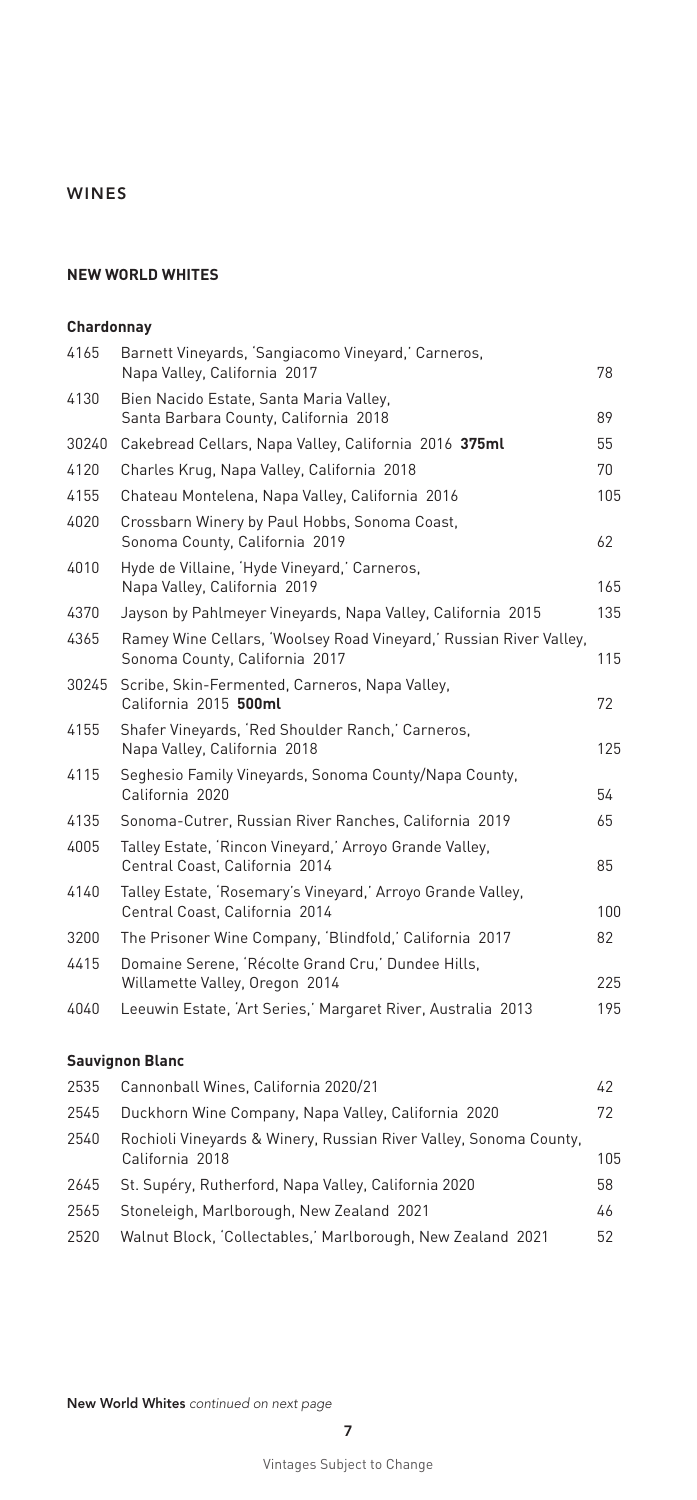#### New World Whites *continued*

### **Other Whites**

|      | 30360 Pinot Blanc, Robert Sinskey, Carneros, Napa Valley,<br>California 2013 375ml         | 48 |
|------|--------------------------------------------------------------------------------------------|----|
| 3105 | Riesling, Stony Hill Winery, Napa Valley, California 2017                                  | 95 |
| 3150 | Pinot Blanc, St. Innocent, 'Freedom Hill Vineyard,'<br>Willamette Valley, Oregon 2015      | 67 |
| 1630 | Pinot Noir Blanc, Tendril Wine Cellars, 'The Pretender,'<br>Willamette Valley, Oregon 2013 | 99 |
| 3115 | Riesling Reserve, Paetra Wine Company, Eola-Amity Hills,<br>Willamette Valley, Oregon 2015 | 75 |
| 3195 | Viognier, Penner-Ash Wine Cellars, Oregon 2015                                             | 75 |
|      |                                                                                            |    |

### **Blends**

| 3100 | Au Bon Climat, 'Hildegard,' Santa Maria Valley, California 2011 | 74  |
|------|-----------------------------------------------------------------|-----|
|      | 3160 Chenin Blanc/Viognier, Pine Ridge, California 2020         | 42  |
|      | 3075 Fausse Piste, 'Le Communard,' Oregon 2015                  | 62. |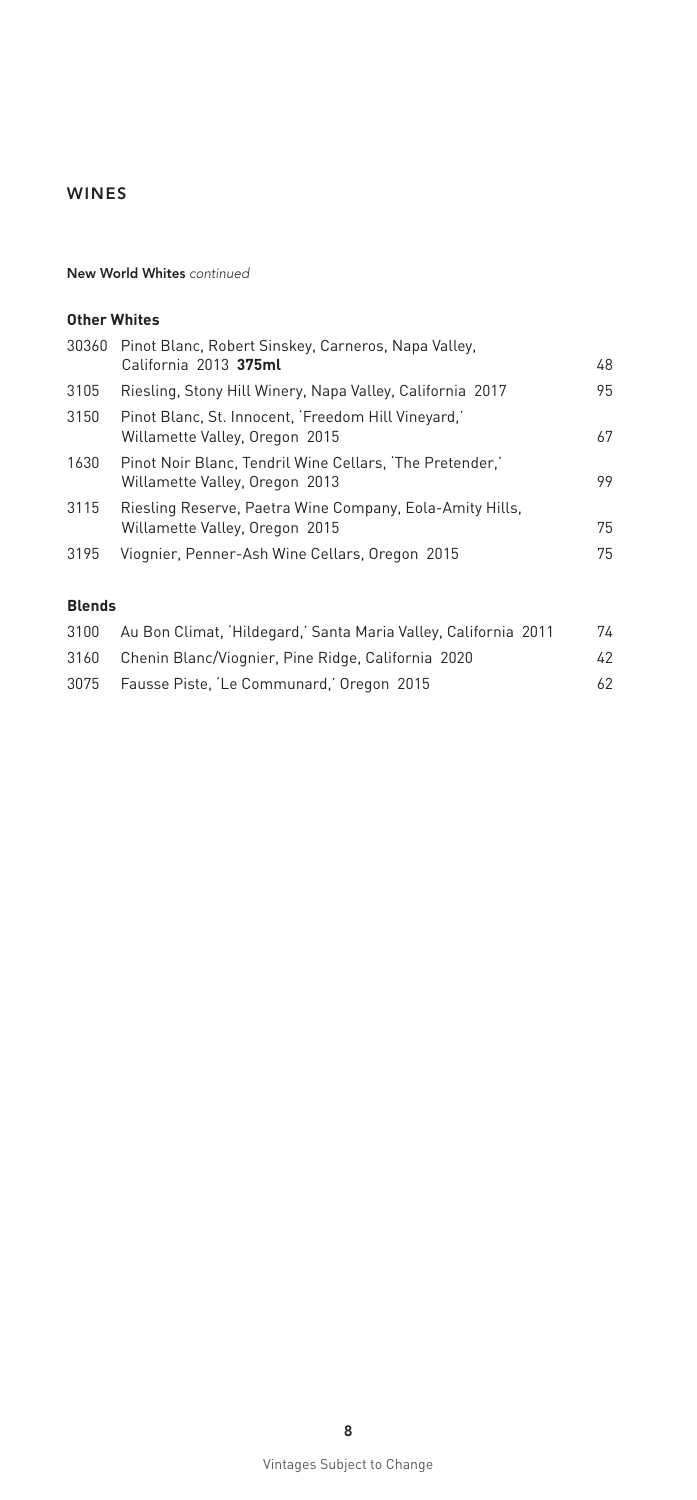#### **OLD WORLD REDS**

#### **France**

### **Burgundy and Beaujolais**

| 5045 | Moulin-a-Vent, Château du Moulin-a-Vent,<br>'Couvent des Thorins' 2018                        | 72  |
|------|-----------------------------------------------------------------------------------------------|-----|
| 5055 | Réginé, Domaine Ruet, 'Les Bois' 2018                                                         | 60  |
| 5050 | Aloxe-Corton, Domaine Rollin Père et Fils 2019                                                | 165 |
| 5455 | Chambolle-Musigny Premier Cru, Alain Hudelot-Noellat,<br>'Les Charmes' 2009                   | 297 |
| 5470 | Fixin Premier Cru Monopole, Pierre Gelin, 'Clos Napoléon' 2017/18                             | 138 |
| 5130 | Hautes-Côtes de Nuits, Domaine Thibault Liger-Belair,<br>'La Corvée de Villey' 2014           | 128 |
| 5005 | Maranges Premier Cru Monopole, Xavier Monnot,<br>'Clos de la Fussière' 2018                   | 115 |
| 5480 | Mercury Premier Cru, Laurent Cognard & Co.,<br>Clos du Paradis' 2016                          | 108 |
| 5325 | Nuits-Saint-Georges, Domaine Thibault Liger-Belair,<br>'La Charmotte' 2014                    | 180 |
| 5340 | Nuits-Saint-Georges Premier Cru, Domaine Bouchard Père et Fils,<br>'Les Cailles' 2010         | 280 |
| 5330 | Pommard, Xavier Monnot, 'Les Vignots' 2016                                                    | 150 |
| 5485 | Volnay Caillerets Premier Cru, Domaine Bouchard Père et Fils,<br>'Ancienne Cuvée Carnot' 2014 | 190 |
| 5395 | Volnay Caillerets Premier Cru, Domaine Bouchard Père et Fils,<br>'Ancienne Cuvée Carnot' 2013 | 205 |
| 5235 | Vosne-Romanée, Domaine Bouchard Père et Fils 2013                                             | 225 |
|      |                                                                                               |     |

#### **Rhône Valley**

| 7515 | Châteauneuf-du-Pape, Château de Beaucastel 2012             | 305 |
|------|-------------------------------------------------------------|-----|
| 6045 | Cornas, Domaine Auguste Clape 2008                          | 275 |
| 6055 | Cornas, Domaine Auguste Clape 2011                          | 300 |
| 6040 | Côtes-du-Rhône, J.L. Chave Sélection, 'Mon Coeur' 2019      | 60  |
| 6005 | Côtes-du-Rhône, Kermit Lynch 2019/20                        | 50  |
| 6380 | Côte-Rôtie, Domaine Jamet 2003                              | 234 |
| 7595 | Côte-Rôtie, E. Guigal, 'Château d'Ampuis' 2005              | 360 |
| 6365 | Côte-Rôtie, Domaine Jasmin 2007                             | 190 |
| 6360 | Côte-Rôtie, Domaine Jasmin 2006                             | 190 |
| 6050 | Crozes-Hermitage, Maison M. Chapoutier, 'Petite Ruche' 2017 | 84  |
| 6065 | Gigondas, Pierre Amadieu, 'Romane Machotte' 2019            | 85  |
| 6060 | Hermitage Rouge, E. Guigal 2005                             | 185 |
| 6320 | Hermitage Rouge, Maison M. Chapoutier,                      |     |
|      | 'Monier de la Sizeranne' 2003                               | 220 |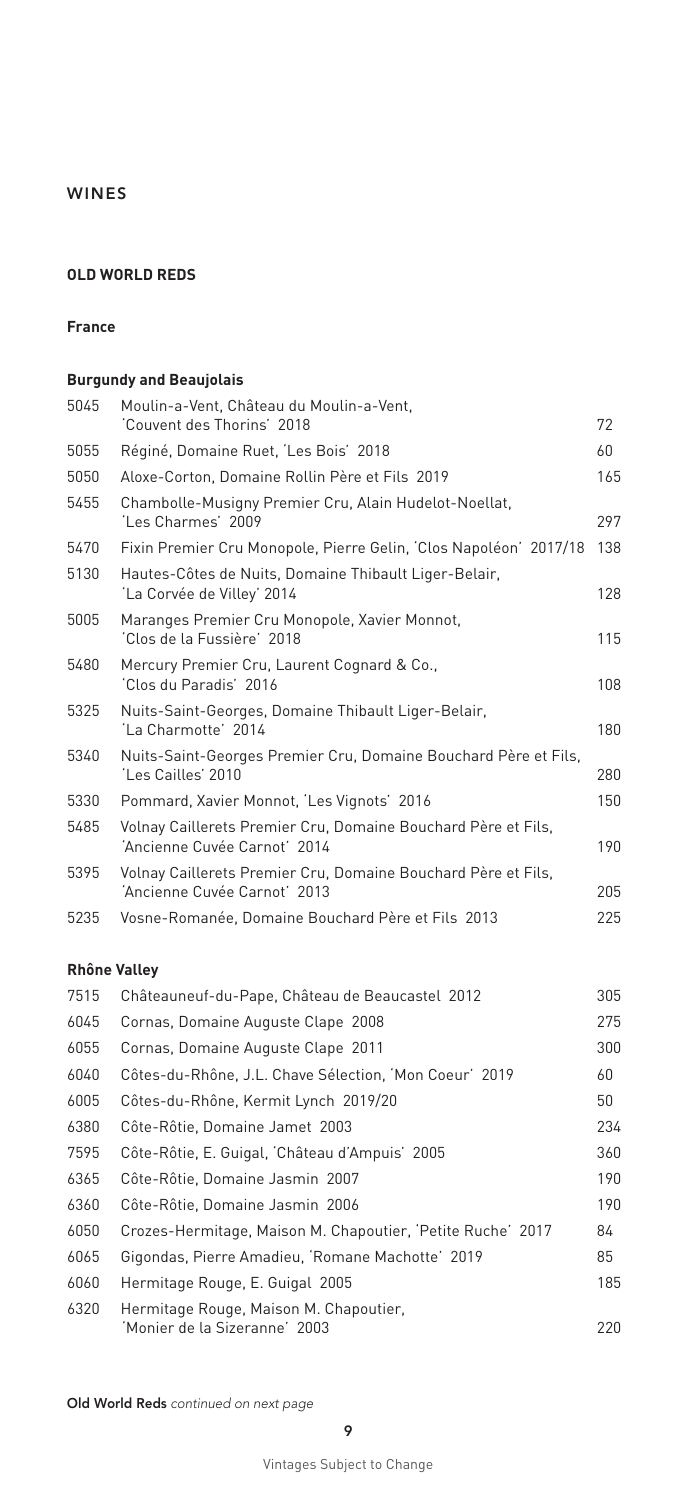#### Old World Reds *continued*

#### **Loire**

| 6670 Chinon, La Varenne, Cuvée Tradition' 2018 | 69. |
|------------------------------------------------|-----|
| 5035 Touraine, Le Coeur de la Reine 2020       | 50. |

# **Bordeaux**

| 6650 | Château Daviaud by Famille Sichel 2019               | 55  |
|------|------------------------------------------------------|-----|
|      | 6645 Margaux, Famille Sichel 2018                    | 110 |
|      | 7415 Pauillac, Château Batailley Grand Cru 2014 1.5L | 325 |
|      | 6550 Saint-Émilion Grand Cru, Château Cantin 2019    | 115 |

#### **Languedoc-Roussillon, Provence and Southwest France**

| 6110 | Bandol Rouge, Château Pradeaux, Provence, France 2016                   | 120 |
|------|-------------------------------------------------------------------------|-----|
|      | 7045 Cahors, Domaine du Peyrie, France 2015                             | 52  |
| 6025 | Corbières, Gerard Bertrand, 'An 806,' France 2017                       | 48  |
| 6180 | Red Blend, Domaine Gayda, 'Chemin de Moscou,' Languedoc,<br>France 2016 | 78  |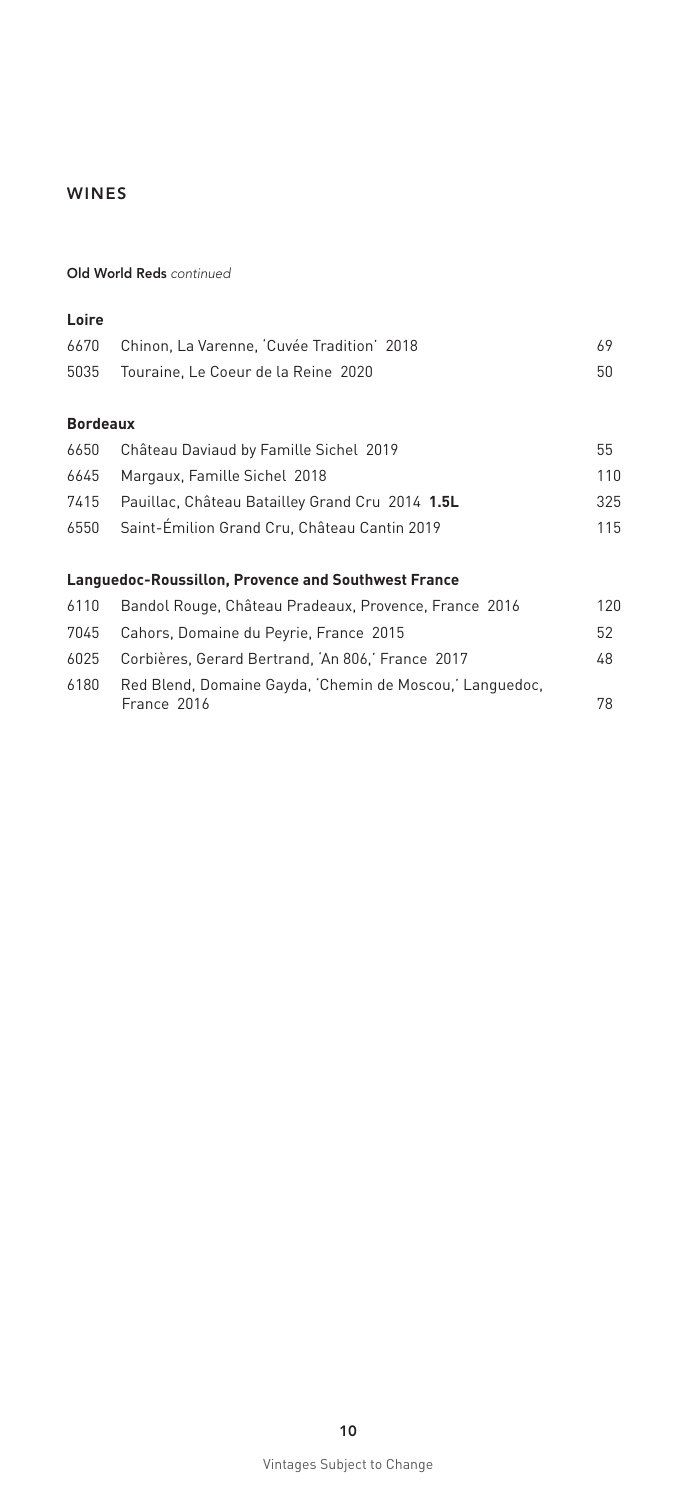# **ITALY**

### **Piedmont**

### **Alba, Asti and Langhe**

| 5855 | Barbera d'Alba, Bruno Giacosa 2019                          | 68  |
|------|-------------------------------------------------------------|-----|
| 5670 | Dolcetto di Diano d'Alba, Rizieri, 'Sori del Ricchino' 2020 | 55  |
| 5710 | Dolcetto di Dogliani, Poderi Luigi Einaudi 2019             | 68  |
| 5650 | Nebbiolo, Angelo Negro & Figli, 'Angelin' 2020              | 56  |
| 5545 | Nebbiolo, Giacomo Borgogno & Figli, 'No Name' 2016          | 115 |
| 5805 | Nebbiolo, Cantina Rizzi 2018                                | 85  |
| 5785 | Red Blend, Gaja, 'Sito Moresco' 2015                        | 145 |

#### **Barbaresco**

| 7485 Bruno Giacosa, 'Santo Stefano' 2008         | 325 |
|--------------------------------------------------|-----|
| Dante Rivetti, 'Bric'Micca' 2013                 | 120 |
| De Forville 2016                                 | 99  |
| Luigi Giordano, 'Asili' 2013                     | 125 |
| Produttori del Barbaresco 2015/17                | 115 |
| Riserva, Castello di Neive, 'Santo Stefano' 2013 | 150 |
| Riserva, Guiseppe Cortese, 'Rabajà' 2013         | 275 |
|                                                  |     |

### **Barolo**

| 7435 | Bruno Giacosa, 'Falletto,' Serralunga 2007                    | 350  |
|------|---------------------------------------------------------------|------|
| 7925 | Riserva, Bruno Giacosa, 'Falletto la Rocche,' Serralunga 2014 | 850  |
| 5715 | Fabio Oberto, 'Albarella,' La Morra 2013                      | 190  |
| 7801 | Riserva, Giacomo Borgogno & Figli 2005                        | 550  |
| 7425 | Riserva, Giacomo Borgogno & Figli 2004                        | 650  |
| 7670 | Riserva, Giacomo Borgogno & Figli 2003                        | 550  |
| 7630 | Riserva, Giacomo Borgogno & Figli 1985                        | 1200 |
|      | 30625 Paolo Scavino 2015 375ml                                | 72   |

# **Northern Piedmont**

| 5850 Canavese Rosso, Ferrando, 'Torrazza' 2018     | 75   |
|----------------------------------------------------|------|
| 5825 Carema, Ferrando, 'Etichetta Bianca' 2017     | 175  |
| 5755 Carema, Ferrando, 'Etichetta Nera' 2017       | 250. |
| 5840 Ghemme, Antonello Rovellotti, 'Valpazza' 2018 | 79   |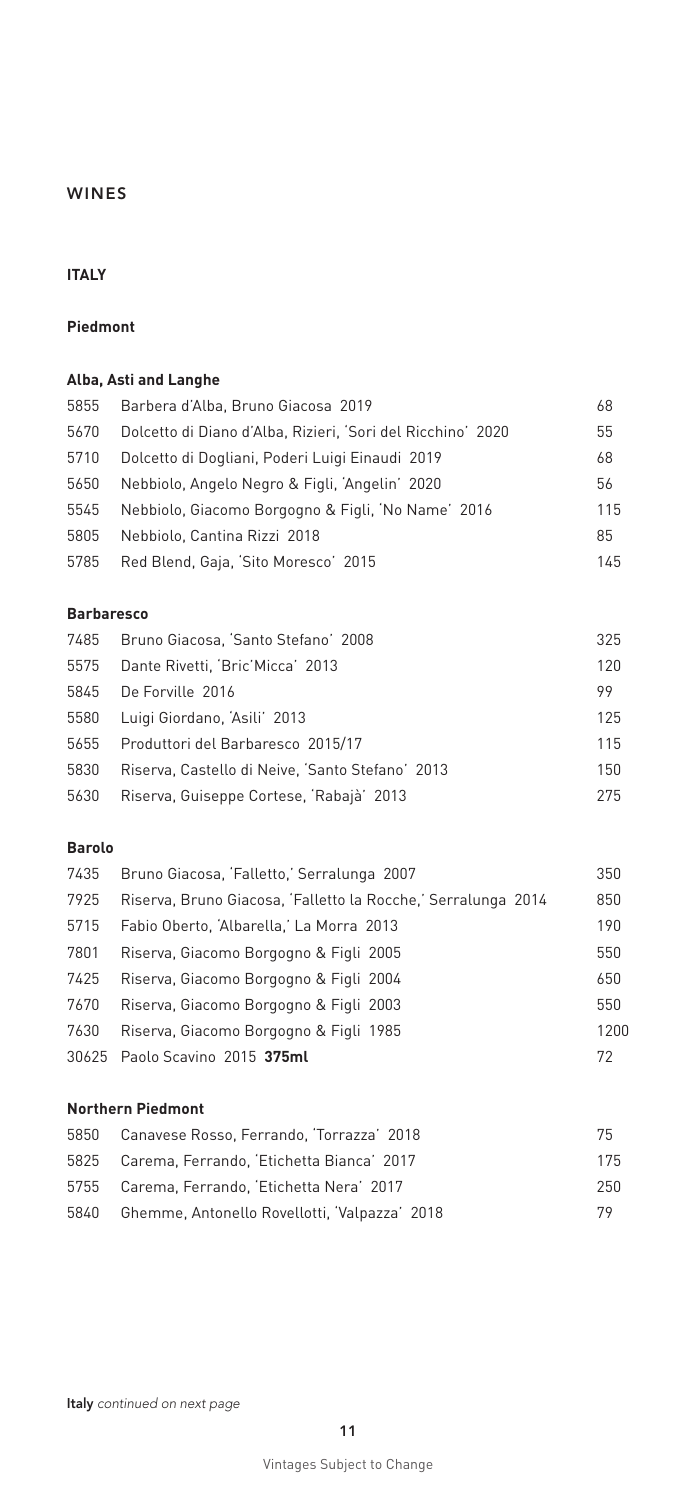Italy *continued*

### **Veneto and Northern Italy**

| 5870 | Amarone della Valpolicella, Dal forno Romano,       |      |
|------|-----------------------------------------------------|------|
|      | 'Monte Lodoletta,' Veneto 2015                      | 750. |
| 5860 | Amarone della Valpolicella, Marion, Veneto 2014     | 200. |
| 5720 | Valtellina, Aldo Rainoldi, 'Sfursat,' Lombardy 2015 | 100. |
| 5690 | Valtellina, ARPEPE, Lombardy 2018                   | 85   |

### **Tuscany**

### **Chianti**

| 5525 Classico, Castello di Bossi, Berardenga 2016               | 65  |
|-----------------------------------------------------------------|-----|
| 30605 Classico, Isole e Olena 2016 375ml                        | 40  |
| 5550 Classico, Monteraponi, Radda 2018                          | 85  |
| 5515 Classico Riserva, Monteraponi, 'Il Campitello,' Radda 2016 | 175 |

#### **Montalcino**

| 7815 | Brunello, Altesino, 'Montosoli' 2015 1.5L                    | 500 |
|------|--------------------------------------------------------------|-----|
| 5600 | Brunello, Gaja, Pieve Santa Restituta 2014                   | 190 |
| 7405 | Brunello, Gaja, Pieve Santa Restituta, 'Sugarille' 2011 1.5L | 600 |
| 5700 | Brunello, Il Poggione 2012                                   | 179 |
| 5725 | Rosso, Donatella Cinelli Colombini 2019                      | 80  |
| 5820 | Rosso, San Grigorio, 'Ciampoleto' 2017                       | 62  |
|      |                                                              |     |
|      | <b>Toscana Rosso</b>                                         |     |
| 5760 | Grattamacco, Bolgheri 2019/20                                | 75  |

| 5865 Tenuta di Arceno, 'Il Fauno di Arcanum' 2017        | 85  |
|----------------------------------------------------------|-----|
| 5835 Michele Satta, 'Piastraia,' Bolgheri Superiore 2000 | 165 |
| 5520 Scarpetta, 'Frico Rosso' 2020                       | 46  |

### **Central Italy**

| 5530 | Montepulciano d'Abruzzo, La Quercia, Abruzzo 2020  |    |
|------|----------------------------------------------------|----|
| 5780 | Montepulciano d'Abruzzo, Valle Reale, Abruzzo 2019 | 65 |

### **Southern Italy and Island Wines**

| 5795 | Aglianico, Michele Alois, 'Campole,' Campania 2017                                  | 42   |
|------|-------------------------------------------------------------------------------------|------|
| 5705 | Nero d'Avola, Cantine Colosi, Salina, Sicily 2019                                   | 43   |
| 5880 | Nero d'Avola, Tenuta Regaleali, Tasca d'Almerita,<br>'Rosso del Conte,' Sicily 2014 | 140. |
| 5660 | Etna Rosso, Pietradolce, Sicily 2019                                                | 55   |
|      |                                                                                     |      |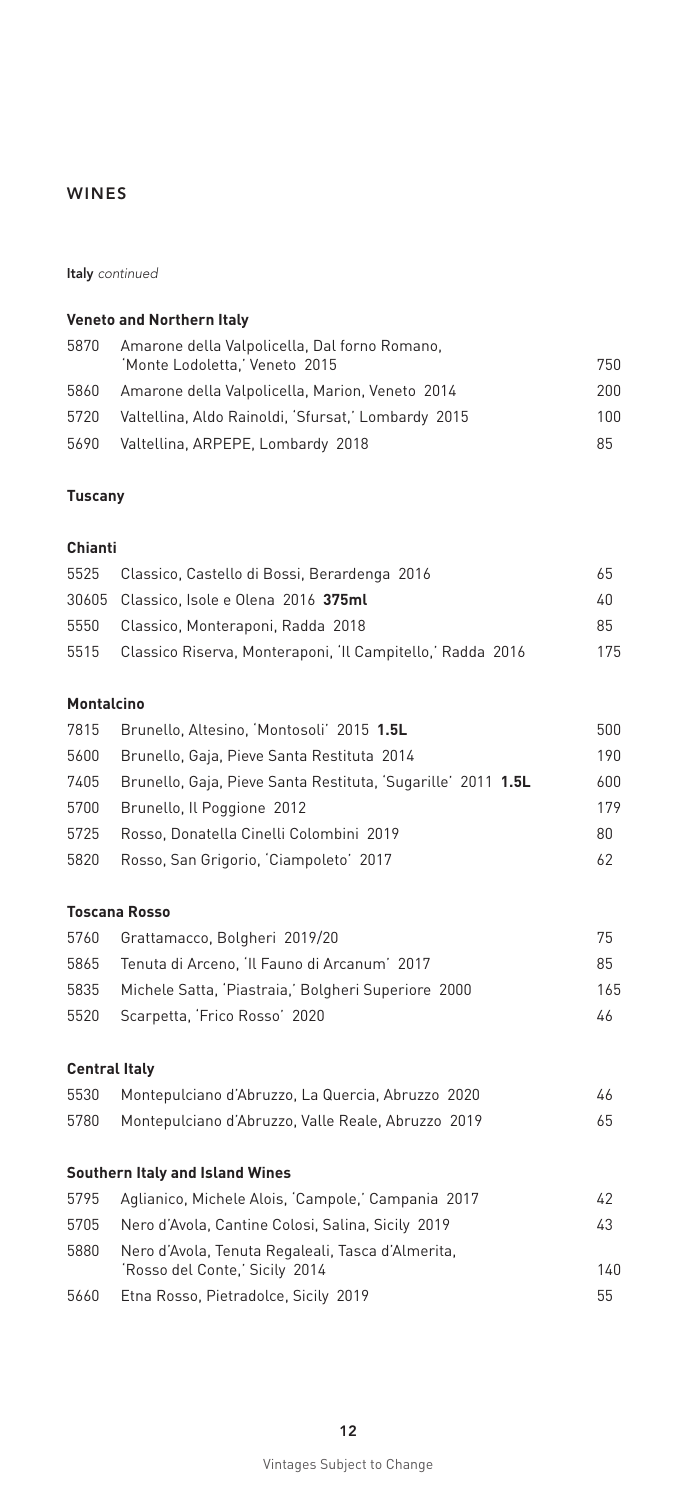| $\sim$ | and the control of |
|--------|--------------------|
|        |                    |

|        | and the control of |  |
|--------|--------------------|--|
| $\sim$ |                    |  |

| Rioja    |                                                                                     |     |
|----------|-------------------------------------------------------------------------------------|-----|
| 5745     | Reserva, Viña Ardanza, La Rioja Alta 2012                                           | 95  |
|          | <b>Other Spanish Regions</b>                                                        |     |
| 5555     | Garnacha, Bodegas Parra Jiménez, 'Gulp/Hablo,'<br>Castilla-La Mancha, Spain 2020 1L | 56  |
| Portugal |                                                                                     |     |
| 5540     | Tinto, Niepoort, 'Rótulo,' Dao, Portugal 2016                                       | 56  |
|          |                                                                                     |     |
|          | <b>Other Regions</b>                                                                |     |
| 5765     | Chateau Musar, Bekaa Valley, Lebanon 2012                                           | 165 |
| 5775     | Chateau Musar, Bekaa Valley, Lebanon 2009                                           | 135 |
| 7820     | Chateau Musar, Bekaa Valley, Lebanon 2004                                           | 275 |
| 7805     | Chateau Musar, Bekaa Valley, Lebanon 2000                                           | 225 |
| 7935     | Chateau Musar, Bekaa Valley, Lebanon 1998                                           | 600 |
| 7810     | Chateau Musar, Bekaa Valley, Lebanon 1997                                           | 325 |
| 7920     | Chateau Musar, Bekaa Valley, Lebanon 1981                                           | 600 |
| 7905     | Chateau Musar, Bekaa Valley, Lebanon 1966                                           | 600 |
| 7901     | Chateau Musar, Bekaa Valley, Lebanon 1964                                           | 600 |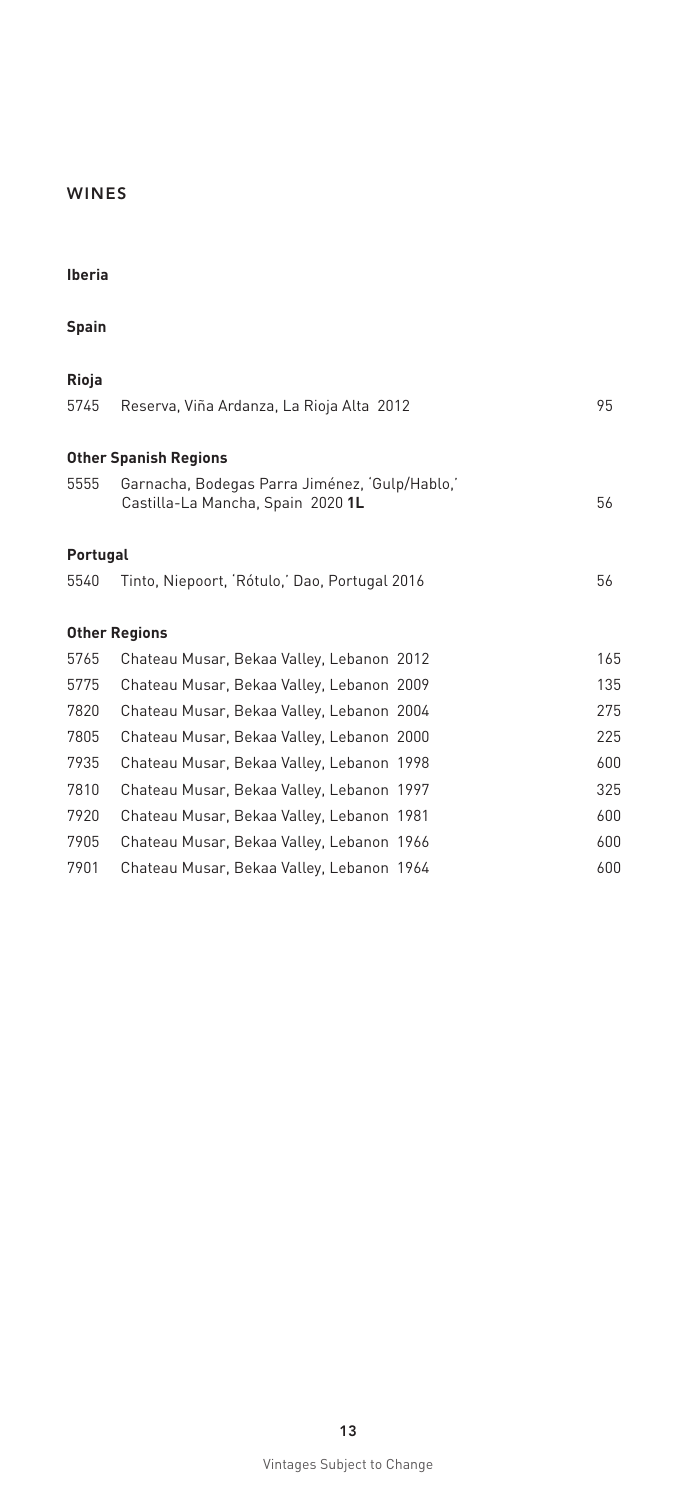#### **NEW WORLD REDS**

#### **Pinot Noir**

#### **Oregon**

| 5230              | Archery Summit, Dundee Hills, Willamette Valley, Oregon 2020                                   | 100 |
|-------------------|------------------------------------------------------------------------------------------------|-----|
| 5260              | Domaine Serene, 'Evenstad Reserve,' Willamette Valley,<br>Oregon 2017                          | 165 |
| 5320              | Domaine Serene, 'Jerusalem Hill Vineyard,' Eola-Amity Hills,<br>Willamette Valley, Oregon 2014 | 210 |
| 5020              | Planet Oregon by Soter Vineyards, Willamette Valley, Oregon 2020                               | 58  |
| 5255              | Soter Vineyards, 'North Valley,' Willamette Valley, Oregon 2018                                | 95  |
| 5100              | Trisaetum, Willamette Valley, Oregon 2020                                                      | 75  |
| <b>California</b> |                                                                                                |     |
| 5010              | Argot Wines, Sonoma Mountain, California 2018                                                  | 125 |
| 5110              | Arista Winery, Russian River Valley, Sonoma County, California 2019 140                        |     |

|      | -5110 - Arista Winery, Russian River Valley, Sonoma County, California 2019-140 |     |
|------|---------------------------------------------------------------------------------|-----|
| 5030 | Eden Rift, 'Valliant Estate,' Central Coast, California 2018                    | 62  |
| 5040 | Madson Wines, 'Toyon Vineyard,' Santa Cruz Mountains,<br>California 2019        | 99  |
| 5025 | Pavette, California 2020                                                        | 45  |
| 5370 | Radio-Coteau, 'La Neblina,' Sonoma Coast, California 2014                       | 115 |

### **Syrah/Shiraz**

| Petite Sirah, Stags' Leap Winery, Napa Valley, California 2017 | 100 |
|----------------------------------------------------------------|-----|
| Shafer Vineyards, 'Relentless,' Napa Valley, California 2017   | 205 |
| Shafer Vineyards, 'Relentless,' Napa Valley, California 2016   | 205 |
| Shafer Vineyards, 'Relentless,' Napa Valley, California 2014   | 205 |
| Shafer Vineyards, 'Relentless,' Napa Valley, California 2013   | 205 |
| d'Arenberg, 'The Footbolt,' Mclaren Vale, Australia 2018/19    | 74  |
|                                                                |     |

### **Grenache**

| 6350 | Austin Hope Winery, Templeton Gap District, Paso Robles, |     |
|------|----------------------------------------------------------|-----|
|      | California 2016                                          | 115 |
|      |                                                          |     |

# **Zinfandel**

| 7185 | Croix Estate Vineyard by Venge Vineyards, 1904,       |     |  |  |  |
|------|-------------------------------------------------------|-----|--|--|--|
|      | Sonoma County, California 2017                        | 122 |  |  |  |
| 7010 | Klinker Brick Winery, Old Vine, Lodi, California 2018 | 55  |  |  |  |
|      |                                                       |     |  |  |  |

# **Other Rhône Varietals and Blends**

|  |  | 5535 Carignan, LIOCO, 'Indica,' Mendocino County, California 2019 |  | 58 |
|--|--|-------------------------------------------------------------------|--|----|
|  |  |                                                                   |  |    |

New World Reds *continued on next page*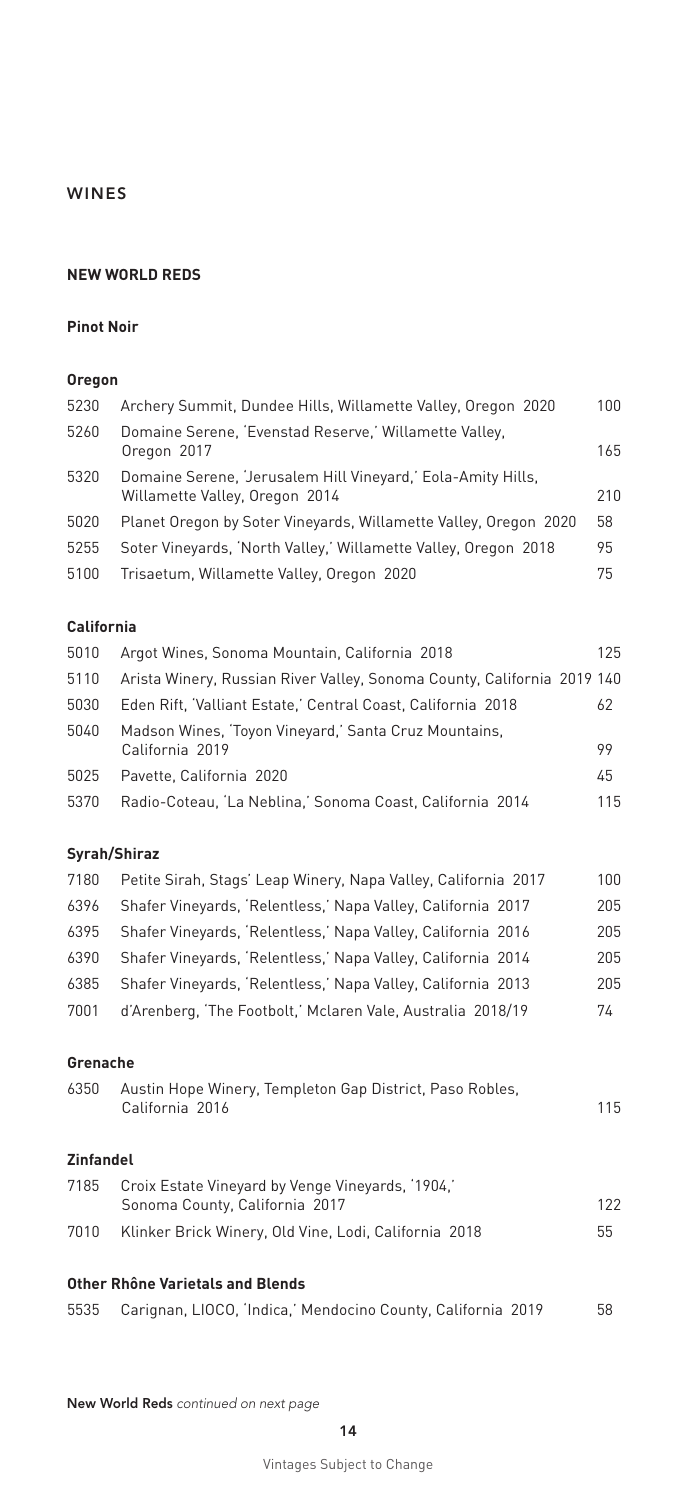#### New World Reds *continued*

#### **Cabernet Sauvignon**

| 7650  | Au Sommet, Atlas Peak, Napa Valley, California 2013                                                     | 540 |
|-------|---------------------------------------------------------------------------------------------------------|-----|
| 7680  | Barnett Vineyards, 'Rattlesnake Hill,' Spring Mountain District,<br>Napa Valley, California 2014        | 350 |
| 6515  | Black Stallion Estate Winery, Napa Valley, California 2019                                              | 75  |
| 6615  | CADE Estate, Howell Mountain, Napa Valley, California 2018                                              | 250 |
| 7720  | Chappellet, 'Pritchard Hill Estate,' Napa Valley, California 2014                                       | 475 |
| 6565* | Chimney Rock, 'Tomahawk Vineyard,' Stags Leap District,<br>Napa Valley, California 2015                 | 300 |
| 6565  | Chimney Rock, 'Tomahawk Vineyard,' Stags Leap District,<br>Napa Valley, California 2013                 | 300 |
| 6640  | Clos du Val Estate, Napa Valley, California 2018                                                        | 89  |
| 7410  | Cornell Vineyards, Sonoma County, California 2015                                                       | 300 |
| 6690  | Domaine Eden, Santa Cruz Mountains, California 2016/17                                                  | 95  |
| 6545  | Foxglove, Paso Robles, California 2019                                                                  | 50  |
| 6635  | Gail Wines, 'Doris,' Sonoma Valley, Sonoma County, California 2020                                      | 55  |
| 6580  | L'Ecole No. 41, Columbia Valley, Washington 2017                                                        | 85  |
| 6630  | Ladera Estate, Napa Valley, California 2015                                                             | 130 |
| 6675  | Odette Estate, Stags Leap District, Napa Valley, California 2018                                        | 315 |
| 6575  | Old Soul Vineyards by Oak Ridge Winery, Lodi, California 2019                                           | 46  |
| 6620  | Pine Ridge, Napa Valley, California 2018                                                                | 85  |
| 6665  | PlumpJack Estate, Oakville, Napa Valley, California 2018                                                | 325 |
| 7440  | Quilceda Creek Vintners, Columbia Valley, Washington 2017                                               | 350 |
| 6590  | Rombauer Vineyards, Napa Valley, California 2016                                                        | 150 |
| 6695  | Shafer Vineyards, 'One Point Five,' Stags Leap District, Napa Valley,<br>California 2017                | 200 |
| 6565  | Silver Oak Cellars, Napa Valley, California 2014                                                        | 260 |
| 6610  | Snowden Vineyards, 'The Ranch,' Napa Valley, California 2018                                            | 130 |
| 6590* | St. Supéry, 'Élu,' Napa Valley, California 2016                                                         | 150 |
| 6505  | The 75 Wine Company by Tuck Beckstoffer, 'Feliz Creek Vineyard,'<br>Mendocino County, California 2019   | 55  |
| 6535  | Trig Point by Goldschmidt, 'Diamond Dust Vineyard,'<br>Alexander Valley, Sonoma County, California 2020 | 70  |